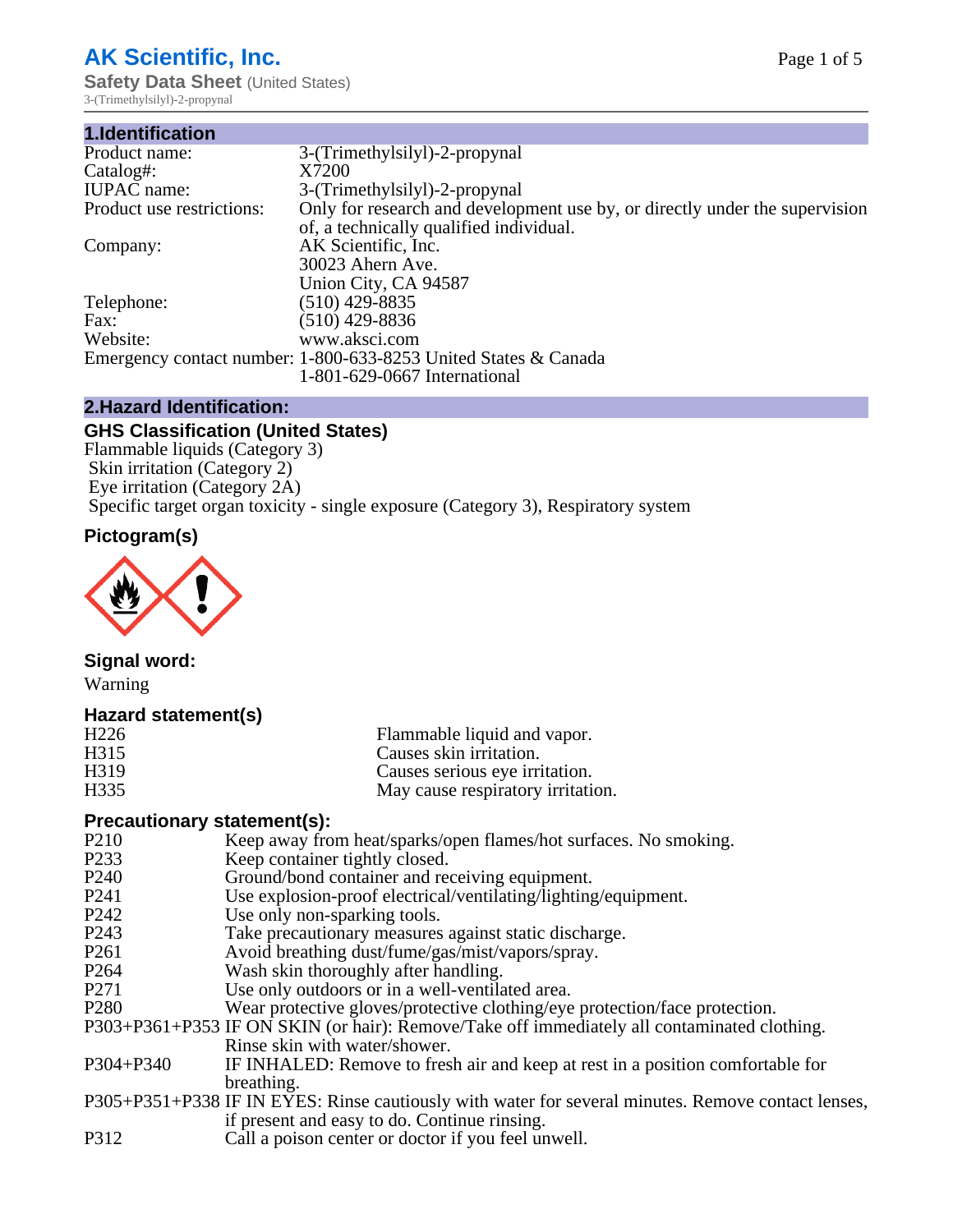| P321             | Specific treatment (see supplemental first aid instructions on this label).        |
|------------------|------------------------------------------------------------------------------------|
| P332+P313        | If skin irritation occurs: Get medical advice/attention.                           |
| P337+P313        | If eye irritation persists: Get medical advice/attention.                          |
| P362             | Take off contaminated clothing and wash before reuse.                              |
| P370+P378        | In case of fire: Use dry sand, dry chemical, CO2, water spray or alcohol-resistant |
|                  | foam for extinction.                                                               |
| P403+P233        | Store in a well-ventilated place. Keep container tightly closed.                   |
| P403+P235        | Store in a well-ventilated place. Keep cool.                                       |
| P <sub>405</sub> | Store locked up.                                                                   |
| P <sub>501</sub> | Dispose of contents/container to an approved waste disposal plant.                 |

#### **Hazards not otherwise classified (HNOC) or not covered by GHS:**

None

| 3. Composition/Information on Ingredients |                             |  |
|-------------------------------------------|-----------------------------|--|
| Synonyms:                                 | 3-Trimethylsilylprop-2-ynal |  |
| $CAS#$ :                                  | 2975-46-4                   |  |
| Purity:                                   | 95% (GC)                    |  |
| EC:                                       | Not available.              |  |

#### **4. First Aid Measures**

**General Information:** Immediately remove any clothing contaminated by the product. Move out of dangerous area. Consult a physician and show this safety data sheet.

**Inhalation:** Move person to fresh air. If not breathing, give artificial respiration. If breathing is difficult, give oxygen. Obtain medical aid.

**Skin contact:** Immediately flush skin with running water for at least 15 minutes while removing contaminated clothing and shoes. Wash clothing before reuse. Obtain medical aid immediately.

**Eye contact:** Immediately flush open eyes with running water for at least 15 minutes. Obtain medical aid immediately.

**Ingestion:** Do NOT induce vomiting without medical advice. Rinse mouth with water. Never administer anything by mouth to an unconscious person. Obtain medical aid immediately.

**Most important symptoms and effects, both acute and delayed:** No further information available. Please see sections 2 and 11.

**Indication of any immediate medical attention and special treatment needed:** No further information available.

#### **5. Fire Fighting Measures**

**Suitable extinguishing media:** Use water spray, dry chemical, carbon dioxide, or chemical foam. **Specific hazards arising from the chemical:** Carbon oxides, Silicon oxides.

**Advice for firefighters:** As in any fire, wear a NIOSH-approved or equivalent, pressure-demand, self-contained breathing apparatus and full protective gear. During a fire, irritating and highly toxic gases may be generated by thermal decomposition or combustion.

#### **6. Accidental Release Measures**

**Personal precautions, protective equipment and emergency procedures:** Wear protective equipment and keep unprotected personnel away. Ensure adequate ventilation. Remove all sources of ignition. Prevent further leak or spill if safe to do so. For personal protective equipment, please refer to section 8.

**Environmental precautions:** Do not let product enter drains, other waterways, or soil.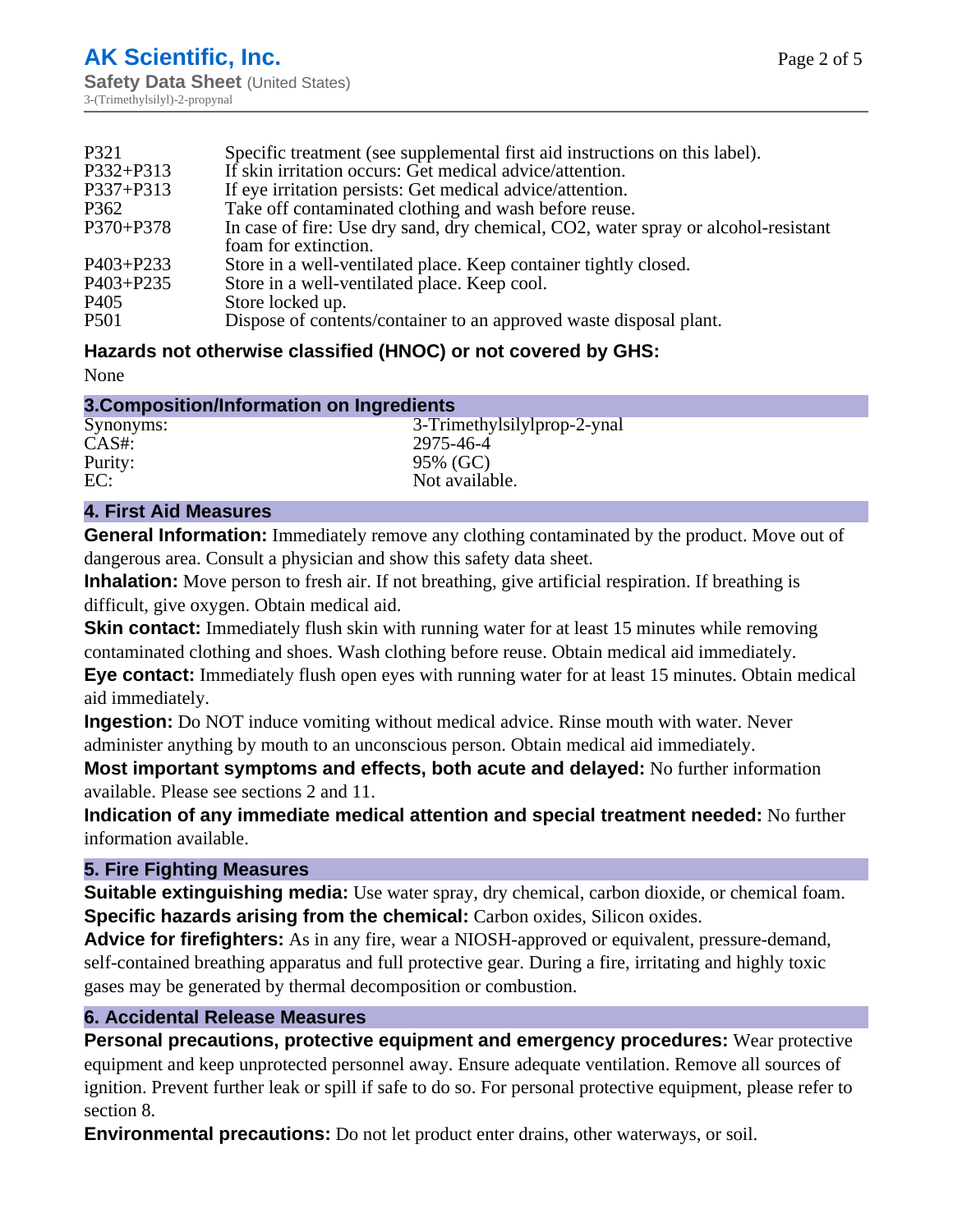**Methods and materials for containment and cleaning up:** Prevent further leak or spill if safe to do so. Vacuum, sweep up, or absorb with inert material and place into a suitable disposal container. Consult local regulations for disposal. See section 13 for further disposal information.

#### **7. Handling and Storage**

**Precautions for safe handling:** Avoid contact with skin, eyes, and personal clothing. Wash hands thoroughly after handling. Avoid breathing fumes. Use only with adequate ventilation. Wear suitable protective clothing, gloves, and eye/face protection. Keep away from sources of ignition. Minimize dust generation and accumulation. Keep container tightly closed. Open and handle container with care. Do not eat, drink, or smoke while handling.

**Conditions for safe storage, including any incompatibilities:** Store in a tightly-closed container when not in use. Store in a cool, dry, well-ventilated area away from incompatible substances. Keep away from sources of ignition. ,Store long-term at 2-8°C.

#### **8. Exposure Controls/Personal Protection**

#### **Exposure limits:**

| <b>OSHA PEL:</b>  | Not available. |
|-------------------|----------------|
| NIOSH REL:        | Not available. |
| <b>ACGIH TLV:</b> | Not available. |

**Appropriate engineering controls:** Avoid contact with skin, eyes, and clothing. Wash hands before breaks and immediately after handling the product. Facilities storing or utilizing this material should be equipped with an eyewash fountain. Use adequate general and local exhaust ventilation to keep airborne concentrations low.

#### **Personal protection**

| Eyes:        | Based on an evaluation of the eye or face hazards present, wear chemical splash-resistant              |
|--------------|--------------------------------------------------------------------------------------------------------|
|              | safety glasses or goggles with side protection. A face shield may be appropriate in some               |
|              | workplaces. Use eyewear tested and approved under appropriate government standards                     |
|              | such as OSHA 29 CFR 1910.133 or EU EN166.                                                              |
| Hands:       | Wear gloves selected based on an evaluation of the possible hazards to hands and skin,                 |
|              | the duration of use, the physical conditions of the workplace, and the chemical resistance             |
|              | and physical properties of the glove material.                                                         |
|              | Skin and body: Protective clothing must be selected based on the hazards present in the workplace, the |
|              | physical environment, the duration of exposure, and other factors. No fabric can provide               |
|              | protection against all potential hazards; therefore it is important to select the appropriate          |
|              | protective clothing for each specific hazard. At the minimum, wear a laboratory coat and               |
|              | close-toed footwear.                                                                                   |
| Respiratory: | Respirators are not a substitute for accepted engineering control measures such as                     |
|              | enclosure or confinement of the operation, general and local ventilation, and substitution             |
|              | of less toxic materials. When respiratory personal protective equipment is appropriate                 |
|              | based on an assessment of respiratory hazards in the workplace, use a NIOSH- or                        |
|              | CEN-certified respirator.                                                                              |

| 9. Physical and Chemical Properties |                              |  |
|-------------------------------------|------------------------------|--|
| <b>Physical State:</b>              | Dark Brown liquid            |  |
| Molecular Formula:                  | C6H10OSi                     |  |
| Molecular Weight:                   | 126.23                       |  |
| Odor:                               | Not available.               |  |
| pH:                                 | Not available.               |  |
| <b>Boiling Point Range:</b>         | $45-52$ °C                   |  |
| Freezing/Melting Point:             | Not available.               |  |
| <b>Flash Point:</b>                 | $\langle 29^\circ C \rangle$ |  |
| <b>Evaporation Rate:</b>            | Not available.               |  |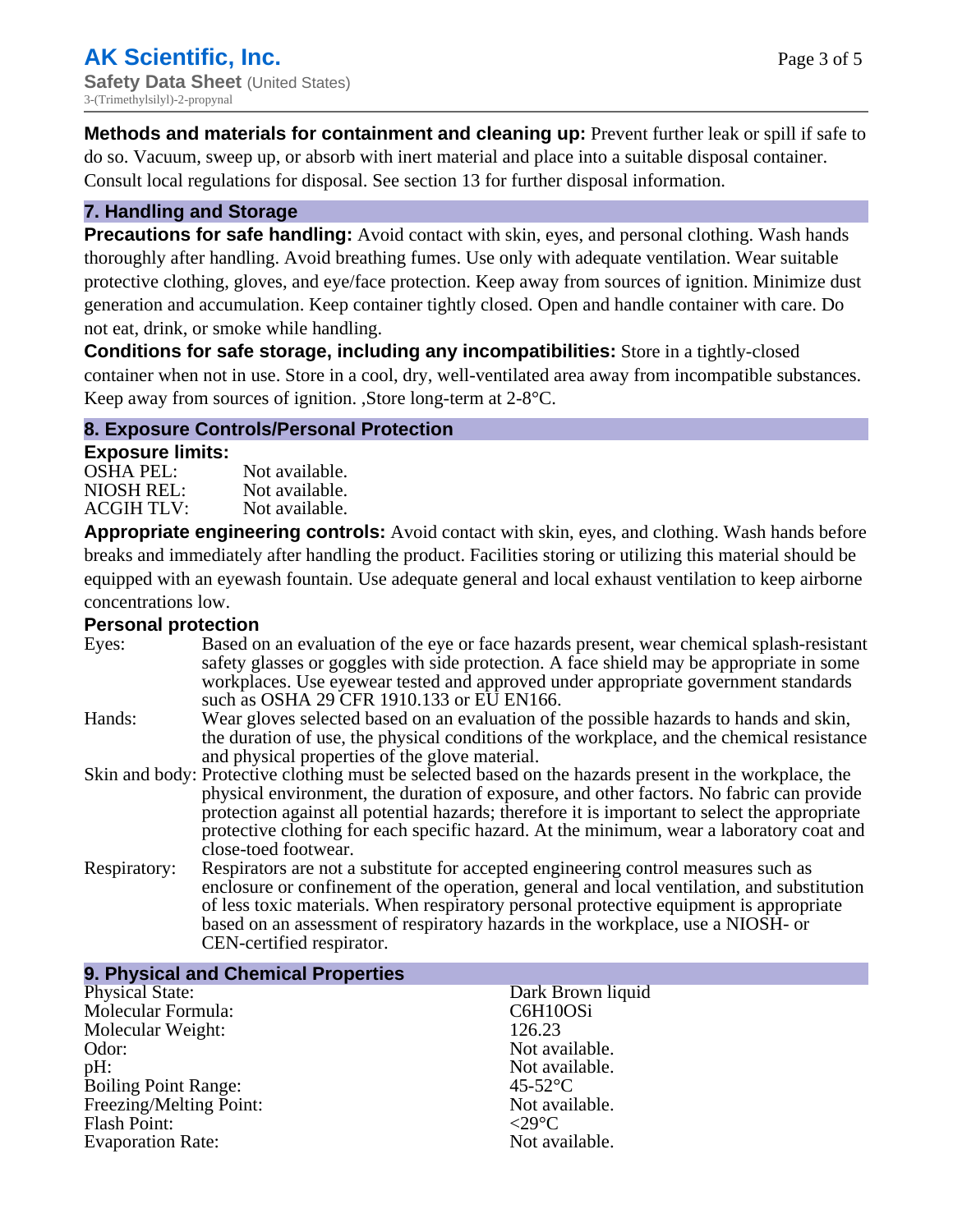| Flammability(solid,gas):          | Please |
|-----------------------------------|--------|
| Explosive limits:                 | Not a  |
| Vapor Pressure:                   | Not a  |
| <b>Vapor Density:</b>             | Not a  |
| Solubility:                       | Not a  |
| <b>Relative Density:</b>          | 0.854  |
| <b>Refractive Index:</b>          | 1.442  |
| Volatility:                       | Not a  |
| <b>Auto-ignition Temperature:</b> | Not a  |
| <b>Decomposition Temperature:</b> | Not a  |
| <b>Partition Coefficient:</b>     | Not a  |
|                                   |        |

#### **10. Stability and Reactivity**

Reactivity: Not available. Possibility of hazardous reactions: Not available. Conditions to avoid: Dust generation. Incompatible materials:<br>
Hazardous decomposition products: Carbon oxides, Silicon oxides. Hazardous decomposition products:

Not available. Refractive Index: 1.442-1.446 Not available. Not available. Not available. Not available.

Please see section 2. Not available. Not available. Not available.

Chemical stability: Stable under recommended temperatures and pressures.

# **11. Toxicological Information**

Acute toxicity: Not available. Routes of exposure: The Inhalation, eve contact, skin contact, ingestion. Symptoms related to the physical,chemical and toxicological characteristics:

Skin contact may result in inflammation characterized by itching, scaling, reddening,

Not available.

blistering, pain or dryness. Eye contact may result in redness, pain or severe eye damage. Inhalation may cause irritation of the lungs and respiratory system. Overexposure may result in serious illness or death.

#### **Carcinogenicity**

IARC: Not classified.<br>
Not listed. NTP:<br>
OSHA: Not listed.<br>
Not listed. Not listed. Acute toxic effects: Inflammation of the eye is characterized by redness, watering, and itching. Skin inflammation is characterized by itching, scaling, reddening, or, occasionally, blistering.

| <b>12. Ecological Information</b> |                |
|-----------------------------------|----------------|
| Ecotoxicity:                      | Not available. |
| Persistence and degradability:    | Not available. |
| Bioaccumulative potential:        | Not available. |
| Mobility in soil:                 | Not available. |
| Other adverse effects:            | Not available. |

#### **13. Disposal Considerations**

Disposal of waste: Chemical waste generators must determine whether a discarded chemical is classified as hazardous waste. US EPA guidelines for the classification determination are listed in 40 CFR 261.3. Additionally, waste generators must consult state and local hazardous waste regulations to ensure complete and accurate classification. Observe all federal, state and local regulations when disposing of the substance.

Disposal of packaging: Do not reuse containers. Dispose of as unused product.